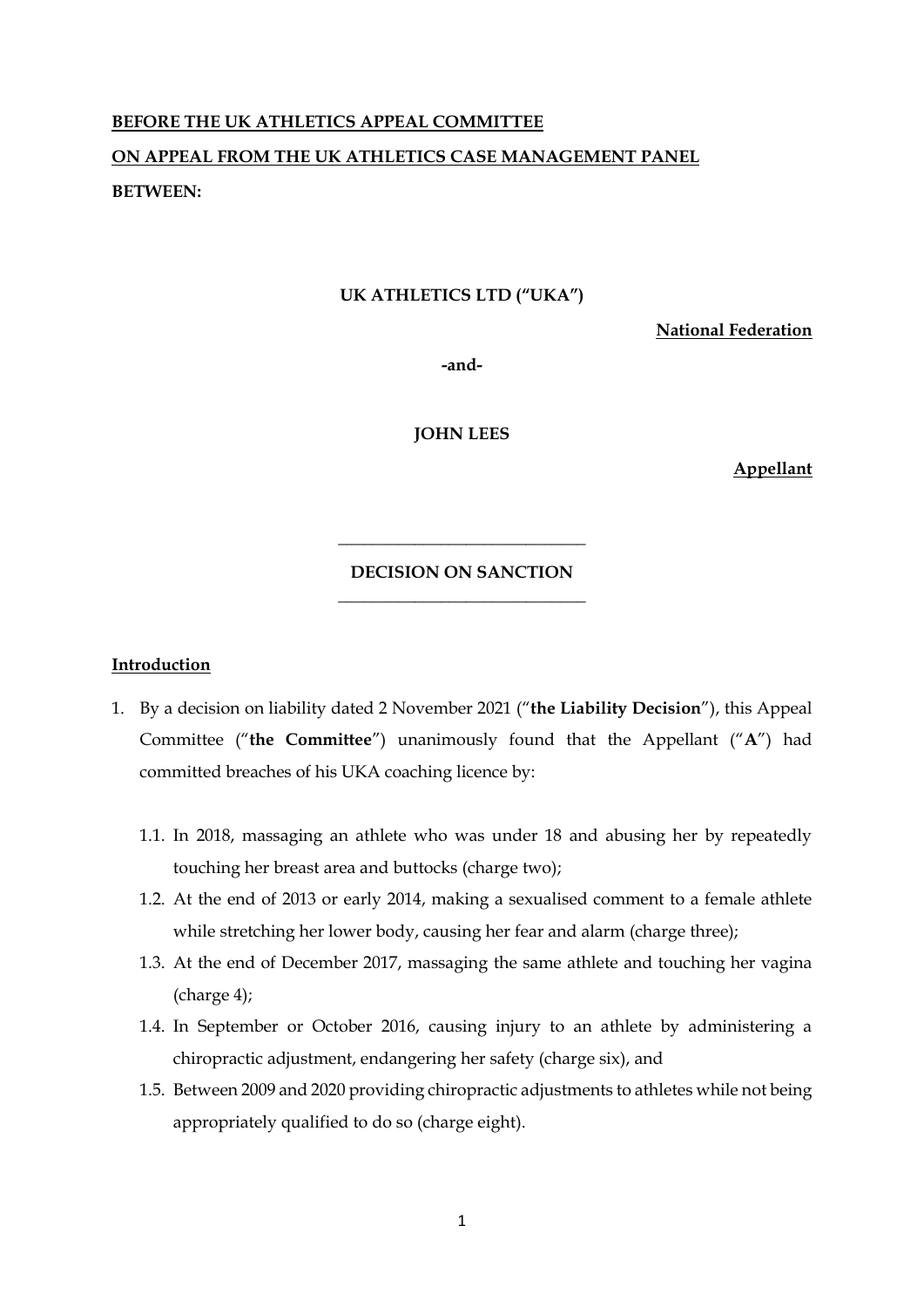- 2. A admitted two further charges:
	- 2.1. At his home address, massaging the same athlete as in charge two, while she was under 18, on various dates (charge one), and
	- 2.2. Making inappropriate and sexualised comments to athletes in his training group (charge seven).
- 3. At the end of the Liability Decision, the Committee asked for written arguments on sanction from both UKA and A. Written submissions were received from UKA on 9 November 2021. A four-paragraph email was sent by Julie Barnett, solicitor for A, the following day, 10 November 2021. She subsequently confirmed the email encapsulated the totality of the submissions on behalf of A.

## **UKA's submissions**

- 4. UKA stated that the appropriate sanction to be imposed should be a permanent withdrawal of A's UKA coaching licence. It argued such a sanction was lawful because:
	- 4.1. It was not in restraint of trade. A was not trading. Rather, A had expressly disavowed coaching being his job, designating it instead as his "vocation". Further, there was no evidence of A being paid to coach. The doctrine was therefore inapplicable.
	- 4.2. It was not disproportionate. A permanent withdrawal would go no further than reasonably necessary bearing in mind the gravity of the conduct. UKA pointed to lifetime bans in doping cases and argued:

*"…the misconduct proved or admitted in this case goes far beyond the doping cases where lifetime bans have been imposed, by virtue of the fact that they do not involve the infliction of mental or physical harm on third parties. A permanent withdrawal is therefore justifiable on this basis."*

5. In relation to proportionality, UKA pointed out that the young women who had complained about A had suffered with various difficulties, including eating disorders, which had been caused or perpetuated by the conduct of A. Further one athlete (the subject of charge six at paragraph 1.4 above) had suffered an injury to her lower back.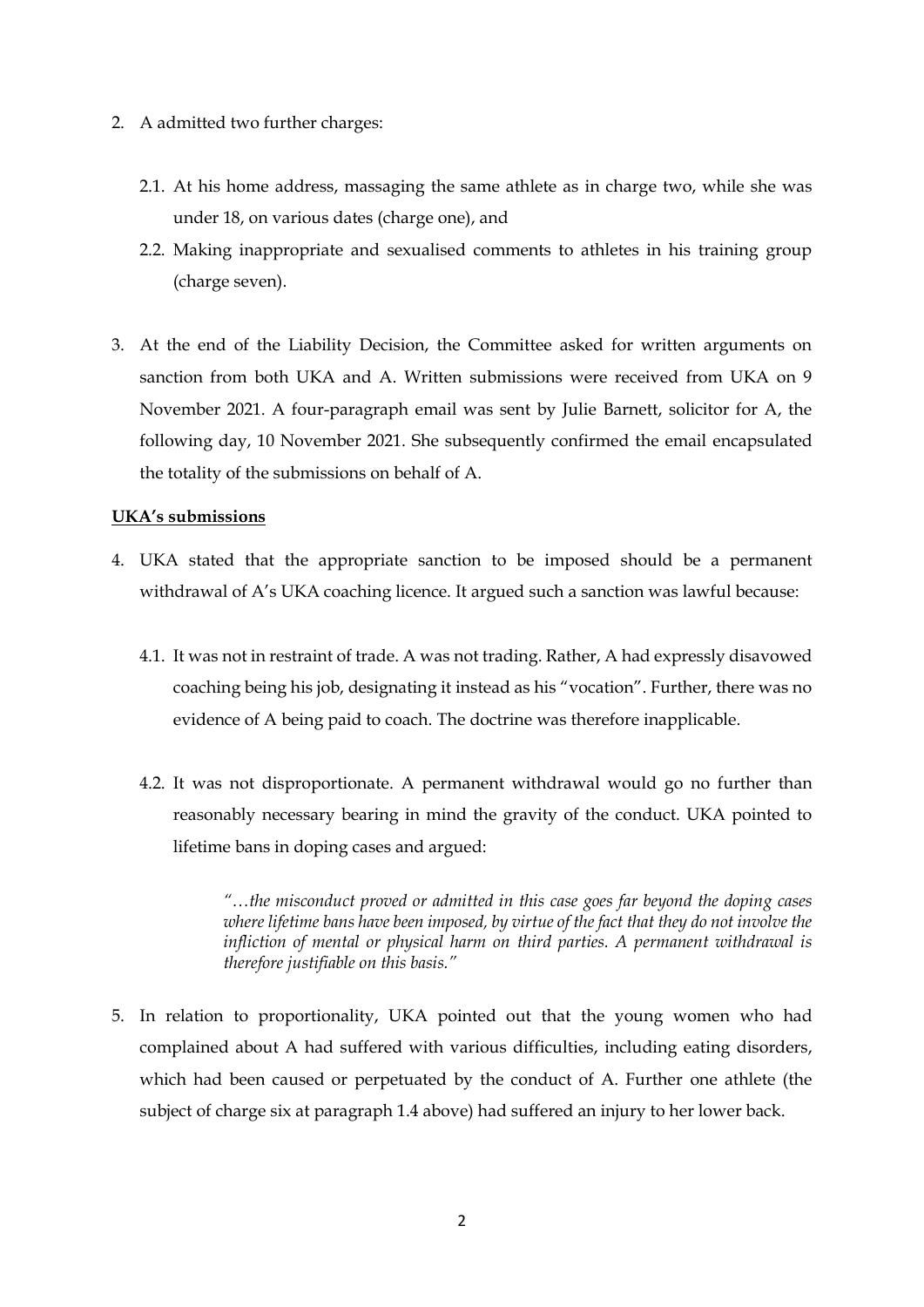- 6. In addition, a permanent withdrawal of A's coaching licence would, in practice, have a limited effect since:
	- 6.1. UKA had no power to exclude A from wider or other participation in the sport, or to stop him coaching without a licence.
	- 6.2. UKA could not stop A from being licenced by another sporting body, or remove any licence already granted by such body.
	- 6.3. As stated above, A would lose no monetary benefit.
- 7. UKA noted, among other things, the nature of the misconduct found by the Committee and the attitude of A. It emphasised the Committee's findings concerning A's cavalier attitude to the rules; his lack of boundaries, and his diminished credibility in various respects.
- 8. UKA argued that there was no scope for rehabilitation in this case:

*"[A] has shown a blatant disregard for the rules and an insistence on doing things his way…He could not even acknowledge that what he did was wrong…"*

## **Submissions on behalf of A**

- 9. Ms Barnett's email of 10 November 2021, on behalf of A, stated that the sanction sought was disproportionate. Among other things she submitted:
	- 9.1. Aspects of the Committee's Liability Decision were unsound;
	- 9.2. The Committee failed to understand the role and function of a coach (in particular by reference to our concern about A designating his relationship with one young athlete as "father like");
	- 9.3. It was unfair for the Committee to have adopted the civil standard of balance of probabilities;
	- 9.4. The sanction should not exceed the five-year period which had been determined by the Case Management Group (which decision was the subject of the appeal to the Committee).